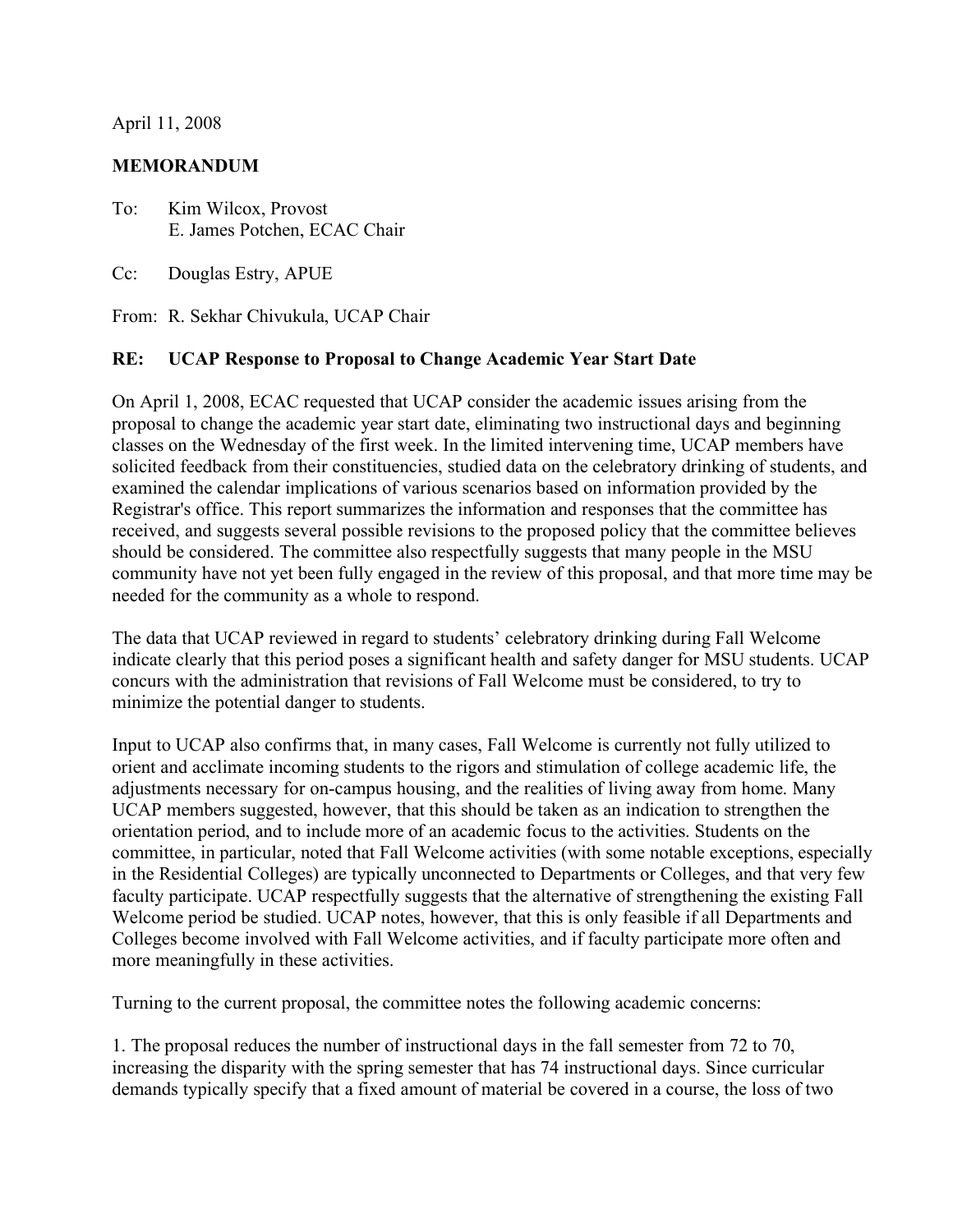additional instructional days to the already short fall semester poses a problem. This problem is particularly acute in courses which are offered both semesters: since courses are required to have identical content both semesters, the shortened fall will require them to be planned on a fourteenweek basis. UCAP believes the shortening of fall semester constitutes a major academic problem with the proposal as currently constructed.

2. The proposal reduces the number of complete instructional weeks in the fall semester from 13 to 12, again increasing the disparity with the spring semester that has 14 such weeks. This problem is particularly acute in laboratory classes configured such that each student attends once per week, but which have multiple sections scheduled all days of the week. In these courses, the effect of the current proposal is to reduce the number of "lab-weeks" to twelve. This is of particular concern in that enrollment in the STEM colleges with many such lab courses continues to increase. UCAP believes the loss of an additional instructional week in the fall semester is a major academic problem with the proposal as currently constructed.

3. With Labor Day falling during the week immediately after the first week of classes, classes that meet only on Mondays would go two full weeks into the term before the first class meeting. Data we have received indicate that this situation affects 120 sections in 63 undergraduate courses, and 95 sections in 56 graduate courses.

4. Some colleges, James Madison College for example, use Fall Welcome effectively for academic programs. These colleges will need to make alternative arrangements, if this content is to be provided.

5. As noted above, it is important to provide freshman and other entering students with a strong orientation period including, in the view of UCAP, events with an academic focus, particularly those including interaction with faculty. Necessary enhancements to Fall Welcome will be more difficult to arrange if it is shortened.

In addition, UCAP has received feedback questioning whether a shortened first week of classes prior to Labor Day Weekend will effectively curtail celebration. Some have suggested that student celebratory activities will simply move into the first week of classes, thereby undermining the hopedfor effects of the proposed policy. UCAP is not in a position to evaluate these concerns, and notes them here so that they may be addressed in future discussion.

The committee feels that the academic issues (1-5) raised above are significant, and respectfully requests that changes to the current proposal be considered which would mitigate some of these concerns. Specifically, the committee suggests that the following alternative proposals be explored:

A. Leave Start of Fall Term As Currently Scheduled: Reschedule freshman "move-in" to the *Saturday* prior to the beginning of classes, and hold all orientation events on Saturday evening and Sunday. The proposal here is that the first weekend of the term (Saturday night, and Sunday) would be used for University-sponsored, chaperoned, orientation activities for freshman and transfer students - including faculty and perhaps also parents who were on campus to help their student move in. This proposal would compresses the orientation period further, but would allow for upper-class move-in to be on the *Sunday* prior to the start of the term, and for classes to begin on *Monday*. UCAP